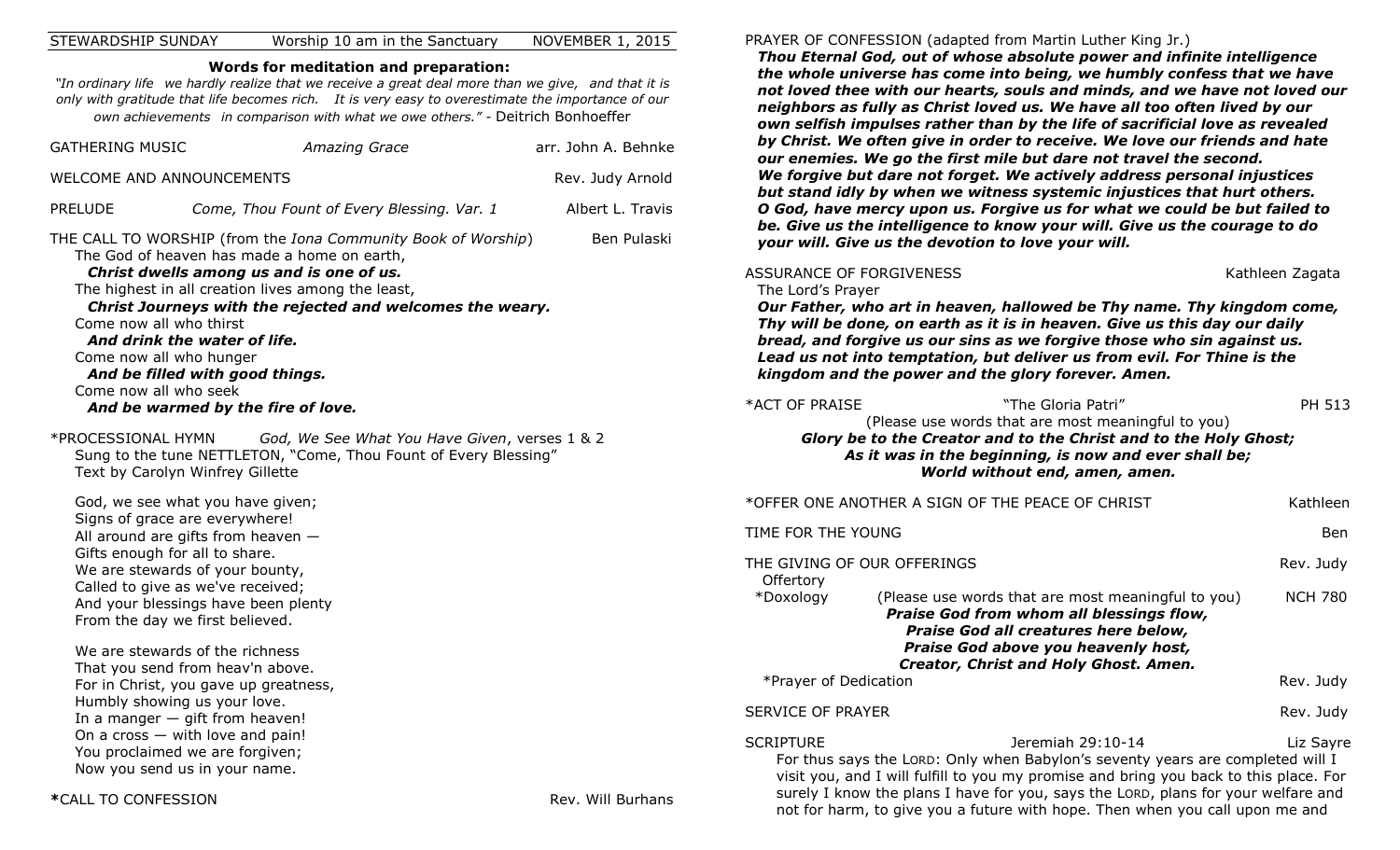come and pray to me, I will hear you. When you search for me, you will find me; if you seek me with all your heart, I will let you find me, says the LORD, and I will restore your fortunes and gather you from all the nations and all the places where I have driven you, says the LORD, and I will bring you back to the place from which I sent you into exile.

MEDITATION THE SECTION THE SECTION THE SECTION THE REV. WILL REV. WILL REV. WILL REV. REV. REV. REV. CALL TO STEWARDSHIP: A FUTURE WITH HOPE Anthem *Amazing Grace Early American Melody*  Text by John Newton (1725-1807); Adapted & arranged by John Coates Jr., 1971 CELEBRATION OF THE LORD'S SUPPER Invitation

Hymn of Preparation *Bread of the World, in Mercy Broken* Black-covered New Century Hymnal 346

The Prayer of Consecration Words of Institution Sharing of the Bread and Cup Unison Prayer of Thanksgiving

*We thank You, God, for inviting us to this table where we have known the presence of Christ and have received all Christ's gifts. Strengthen our faith, increase our love for one another, and help us show our love for You in how we live our lives. AMEN*

RECESSIONAL HYMN *God, We See What You Have Given*, verses 3 & 4 Sung to the tune NETTLETON, "Come, Thou Fount of Every Blessing"

We are stewards of your welcome That you showed through Christ the Son. In his living and his teaching, Jesus welcomed everyone. To the outcast and the stranger, He showed hospitality! By your Spirit, may we also Give the welcome we've received.

We are stewards, sent out sharing, Offering you our very best. Through our serving and our caring May we give as we've been blessed. God of love, may faithful living Be much more than Sunday talk. Send us loving, serving, giving; Help us daily walk your walk!

POSTLUDE *Come, Thou Fount of Every Blessing. Var. 4* **Travis** 

At the conclusion of the Postlude, we will gather in the Reno Garden. There will be a time of silent prayer, where all will be invited to take a handful of straw and place it on a plant in order to symbolically "put the garden to bed" for the winter. This gesture reminds us, among other things, that even in seasons of "sleep," God is with us, whispering the promise of new life in our hearts

PH indicates Pilgrim Hymnal (red) NCH indicates New Century Hymnal (black) \*Those who are able please stand Head-sets for the hearing impaired, and large print bulletins available from ushers We encourage you to use Name Tags available in Vestibule

**SANCTUARY FLOWERS:** Today's Chancel flowers are given to the glory of God, and in loving memory of our parents, Warren, Mildred, Joe & Marie, given by the Bernhardt-Puzzanghera family.

**BULLETIN NOTES:** The stewardship theme for this year is taken from Jeremiah  $(29:11)$ : "For surely I know the plans I have for you, says the Lord, plans for your welfare and not for harm, to give you a future with hope." As you listen to this morning's anthem, *Amazing Grace*, we invite you to reflect on the words of Jeremiah. What are your hopes for our church? For our faith, families and community?

May the music of our choir and the images of the life of our church reinforce your feelings of "a future with hope." On this Stewardship Sunday, as we consider the role of generous and faithful pledging in our lives and in the life of our church, we embrace the abundance of gifts and blessings we enjoy today, and recognize our responsibility to carry them forward joyously, with hope.

**P&D FUND** – On Communion Sundays you will find envelopes for the Pastors' and Deacons' Fund. This fund offers monetary aid to congregation members who are experiencing an urgent need for financial crisis assistance. Please consider a donation as part of your worship today.

| <b>FIRST CONGREGATIONAL CHURCH IN WINCHESTER, UCC</b> |                                                                          |              |  |
|-------------------------------------------------------|--------------------------------------------------------------------------|--------------|--|
| 21 Church Street                                      | Winchester, MA 01890                                                     | 781-729-9180 |  |
|                                                       | An Open and Affirming Congregation                                       |              |  |
|                                                       | The Congregation, Ministers To The World                                 |              |  |
|                                                       | Rev. William Burhans, Lead Pastor                                        |              |  |
|                                                       | Rev. Ms. Judith B. Arnold, Associate Pastor                              |              |  |
|                                                       | Ms. Kathleen Zagata, RN, MS, CS, Minister of Cong'l Health & Wellness    |              |  |
|                                                       | Ms. Jane Ring Frank, Minister of Music & Worship Arts                    |              |  |
|                                                       | Mr. Ben Pulaski, Minister of Christian Faith Formation: Children & Youth |              |  |
|                                                       | Mr. Jeffrey Mead, Organist                                               |              |  |
|                                                       | Mr. Bradley Ross, Sexton                                                 |              |  |
|                                                       | Ms. Sarah Marino, Office Manager                                         |              |  |
|                                                       | The Rev. Dr. Kenneth Orth, Pastoral Counselor (Affiliate)                |              |  |

Websites: FCCW www.fcc-winchester.org; MA Conference www.macucc.org; Nat'l UCC www.ucc.org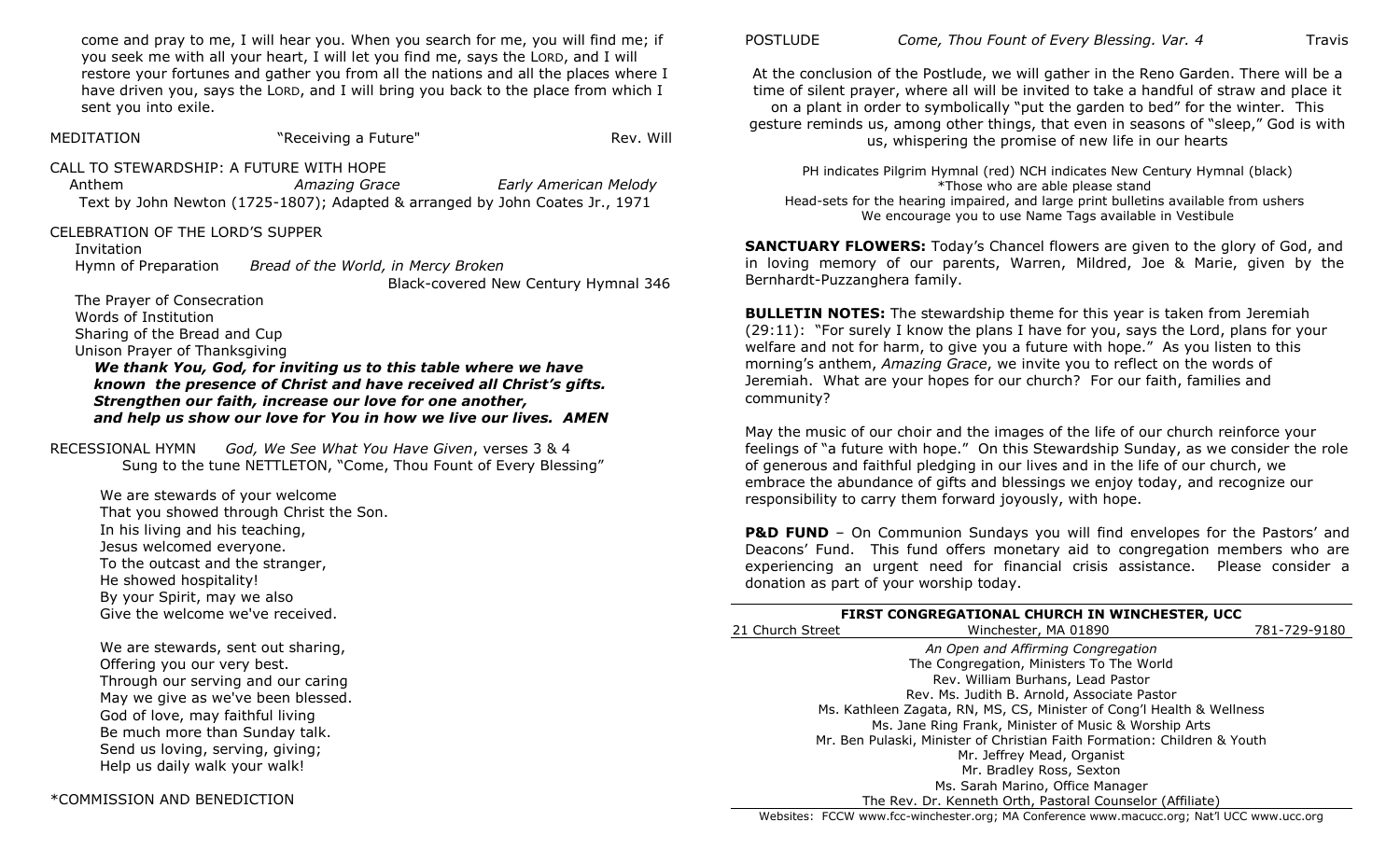

**THANKSGIVING FOOD BASKET DONATION:** This year, the Faith Formation Ministry has decided to keep it local! We are teaming up with FAN (Family Action Network) to collect items and donate whole baskets to the Woburn Council of Social Concern. We are asking that families sign up to fill up an entire basket. You can find the items needed as well as a signup sheet downstairs in Chidley Hall today or outside of the office throughout the week, or just simply email me. (ben@fcc-winchester.org)

**TURKEY COLLECTION:** On Sunday, November 22nd, the church youth and their friends will be delivering turkeys to Pilgrim Church in Dorchester. You can be a part of this offering in a couple of ways. **1:** Bring one or more frozen turkeys to church between now and the 22nd-just place in the NEW freezer down in the Chidley Hall kitchen; **2.** Sign up outside the office to drive to Dorchester the morning of the 22nd. We leave after Stone Soup, spend about 45 minutes touring Pilgrim Church and their shelter and return to Winchester no later than 1:30. If you have never come on this outing, it is a great way to get to know some of the youth and to learn about one of the most active UCC Churches in the Boston area.

**BLESSING OF THE ANIMALS:** Come for a wonderful, worship-filled celebration of life in all its abundance: Sunday, November 15, our Morning Worship will celebrate and give thanks for God's creatures great and small, especially our animal companions – beloved household pets (or photos of pets) and favorite stuffed animals. You are invited to gather in Chidley Hall a bit early (any time after 9:45 a.m.), to introduce your pets and to find your seats. The Blessings of the Animals Service will begin at 10:00 a.m., and the service will last approximately 45 minutes.

### **CHILDHOOD MEMORIES OF LIVING IN CHINA**

as told by Fred Greene and assisted by Pam Budner will be held Sunday, November 8th from 2 PM to 4 PM in the Palmer-Tucker Rooms. A Fellowship Reception will follow. Open to the church and wider community so feel free to bring a friend or neighbor. RSVP by Thursday, November 5 if a ride is needed. HM Office: 781 726-9180 ext:106 or Kathleenzag@gmail.com.



**"STEPPING OUT IN FAITH"** Visitation Group will meet after service today with Rev. Judy and Kathleen in the Health Ministry Office at 11:30.

# **First Congregational Church**

*"A Christ-centered, nurturing community: Growing in faith, Serving in love, Welcoming all with joy."*

For surely<br>I KNOW THE  $\frac{\partial \mathbf{h}}{\partial \theta}$  have for  $says$ (the **GIVE YOU** TO.  $\mathbf{A}$ uture WITH Jeremiah 29:11, NRSV

November 01, 2015